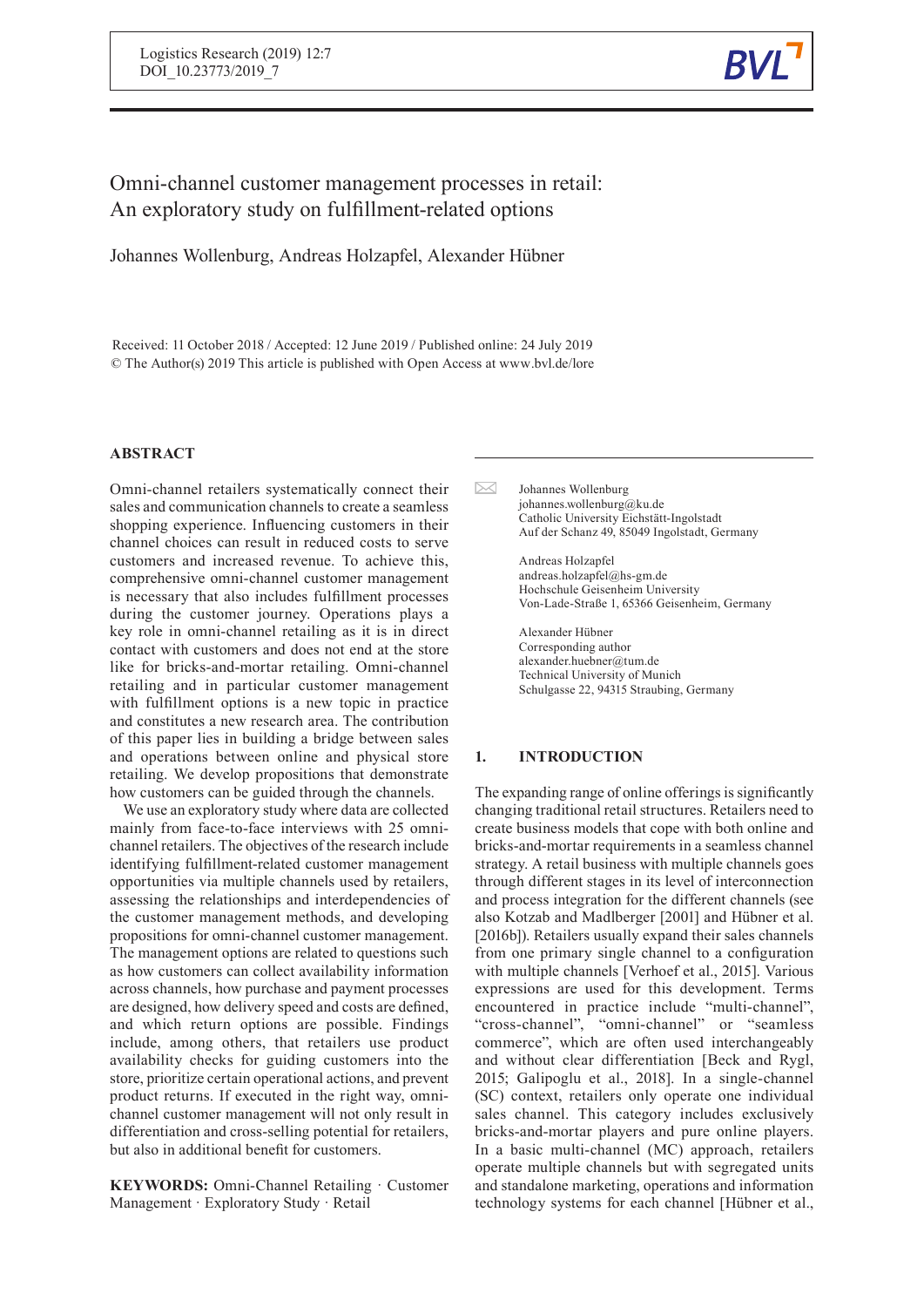2016b]. Customers obtain products either in store or via direct customer deliveries.Processes are not integrated from a customer perspective [Beck and Rygl, 2015] and there is no operational interface between the two channels [Verhoef et al., 2015]. An example would be an original bricks-and-mortar retailer that opened a web shop with no operational coordination or exchange of goods between the entities. With an advanced omnichannel (OC) approach, neither the customer nor the retailer distinguishes between channels anymore [Brynjolfsson et al., 2009; Gallino and Moreno, 2014; Verhoef et al., 2015 ; Bell et al., 2017]. There is only one common interface to the customer and orders can also be processed through the stores and via home delivery regardless of whether they have been placed in store or via the direct-to-customer channel [Banker and Cooke, 2013; Beck and Rygl, 2015; Hübner et al., 2015]. This requires channel integration in marketing and service aspects (see e.g., Herhausen et al. [2015] and Verhoef et al. [2015]), IT domains (see e.g., Oh et al. [2012]) and operational areas (see e.g., Gallino and Moreno [2014], Hübner et al. [2016b] and Wollenburg et al. [2018a]). Information exchange, joint operations and inventories across channels enable conflation of the customer and fulfillment processes [Hübner et al., 2016b].

As customers spend more money and provide more revenue if they shop via multiple channels [Kumar and Venkatesan, 2005], retailers strive to develop SC customers into OC customers. Furthermore, the latter are more loyal than SC customers [Danaher et al., 2003; Shankar et al., 2003; Wallace et al., 2004]. On top of this, pure online customers migrate more easily to competitors due to the direct possibility of comparing prices and the fact that other retailers are only "one click away" [Wollenburg et al., 2018a]. It is therefore interesting how customer management for OC retailers can lead to customers using more than one channel in their buying process and, if well executed, lead to greater firm performance while maintaining customer satisfaction. This requires to identify and analyze specific configurations of channel offerings that can be applied for an effective customer management.

The channel choice of a customer is ultimately unpredictable as it is not under direct control of the retailer. Customer control is therefore seen as something critical (see Thomas and Sullivan [2005]), despite the fact that increasing the bandwidth of options for customer services can presumably lead towards mutual benefit. Myers et al. [2004] show that influencing customers' channel choice can result in reduced costs to serve customers by as much as 10 to 15% and 15 to 20% greater revenue per customer. However, this discussion shows why retailers now increasingly need to investigate in cross-channel customer management opportunities. This requires dealing with questions relating to how customers can be managed across channels, and how customers might be influenced in their choice of a specific channel, or towards the use of multiple channels during a transaction.

Current research on retailing with multiple channels is mainly driven by the rapid development of online sales and inherently changing customer behavior. This is the reason why today's research in OC retailing in most cases focuses on channel-specific requirements – mainly online retailing or customer behavior [Kozlenkova et al., 2015]. In this area, selected phenomena are analyzed partially from marketing (e.g., Verhoef et al. [2007], Ansari et al. [2008], Neslin and Shankar [2009]), service management (e.g., Neslin et al. [2006], Eisingerich and Bell [2008], Banerjee [2014]), and operations management perspectives (e.g., Agatz et al. [2008], Hübner et al. [2015], Hübner et al. [2016b], Wollenburg et al. [2018a]), but without a comprehensive perspective on customer management from different functional areas in a true OC setting [Gallino and Moreno, 2014; Kozlenkova et al., 2015; Bell et al., 2017]. Myers et al. [2004] postulate that companies must begin to constrain the channel options of customers by guiding them subtly. OC retailers already use multiple approaches to guide their customers through the channels. Examples of these options, just to name a few, are OC advertising during the search for information on a product, options for OC product search, and couponing. These advertising and marketing-related areas are already well researched (see e.g., Verhoef et al. [2015], Kozlenkova et al. [2015], or Galipoglu et al. [2018]). For example, Herhausen et al. [2012] examine the role of personal relationships, learning investments and attitudes towards a firm when customers are steered into the online channel, but guidance of customers towards store offers is not discussed. Melacini et al. [2018] found out that despite the growing interest in OC retailing, key topics related to marketing-operations interfaces, "logistics role played by the stores in the delivery process and the interplay between different logistics aspects" are not yet sufficiently investigated.

Operations plays a key role in omni-channel retailing as it is in direct contact with customers. We will focus our research on product-related OC processes that allow steering across seamless channels. Product-related processes are a major challenge for OC retailers from a cost and management perspective, as they require a physical connection across channels and efficient operations models for fulfillment [Agatz et al., 2008; Hübner et al., 2016a]. Product-related processes include the configuration of availability checks, order and purchasing processes, as well as delivery and return options [Agatz et al., 2008; Wollenburg et al., 2018a]. Wollenburg et al. [2018a] discuss fulfillment-related options for customer steering in fashion retailing. They analyze the advantages and disadvantages of customer steering opportunities in inventory management and logistics design. They focus on the logistics-related areas but they neither comprehensively look at the customer journey nor develop propositions. Moreover, their findings are restricted to one particular industry. Our research focuses on the product-related customer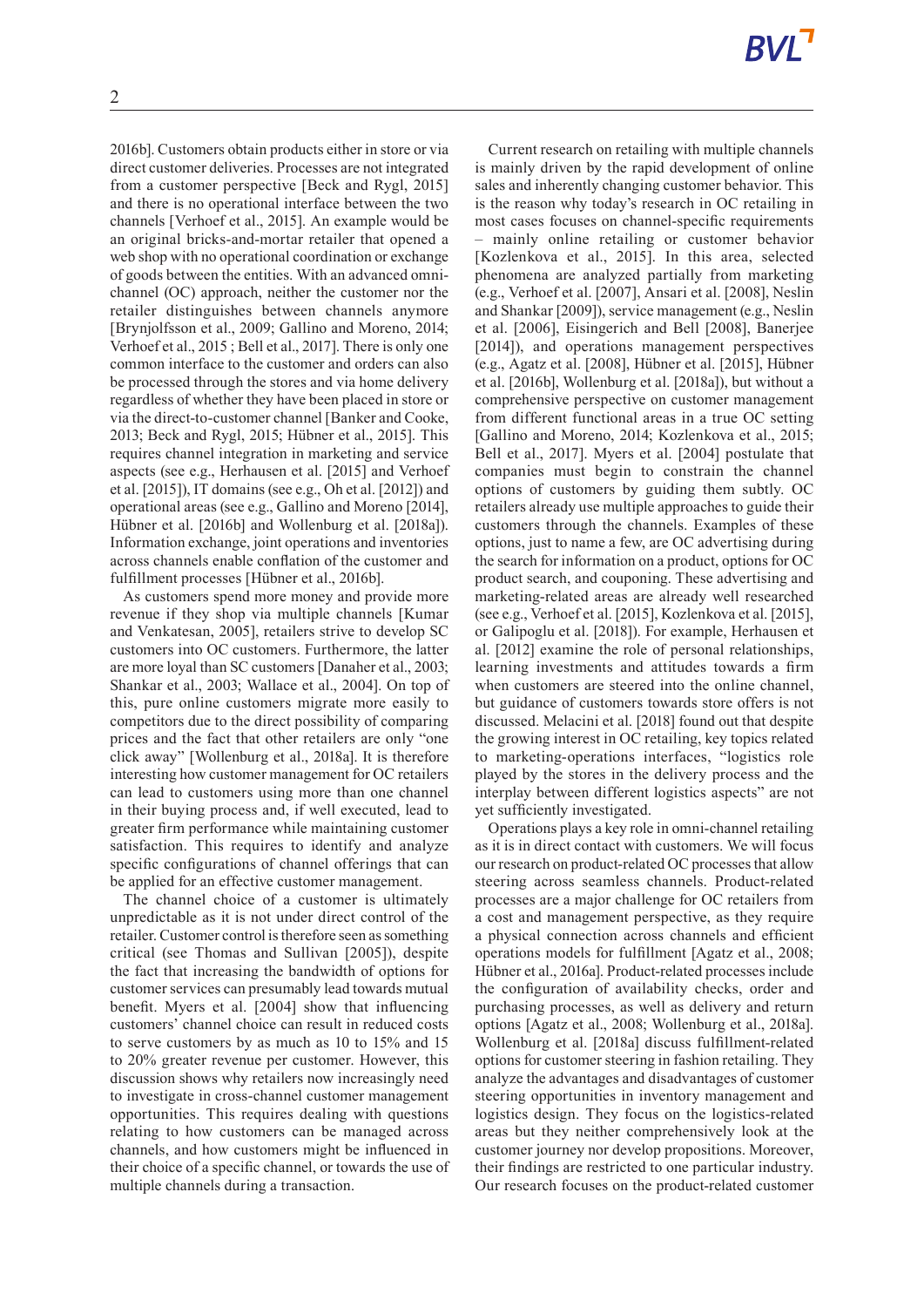journey in OC retailing in more detail to analyze how and why customers can be managed in all channel directions. We therefore postulate the following research questions:

*RQ1: How can omni-channel retailers manage customers across channels via product-related purchasing processes?*

*RQ2: Which customer management options are beneficial in omni-channel retailing, and what are the reasons?*

As our research is grounded in distinct areas of OC customer management, it has interdisciplinary implications for marketing, operations and information technology. Occupying a crossfunctional perspective in management research is explicitly called for in literature [Boyer and Swink, 2006; Kozlenkova et al., 2015; Saghiri et al., 2018], especially focusing on the product-related customer journey in retailing [Lemon and Verhoef, 2016].

The remainder of this paper is organized as follows. First, the methodology of our exploratory study is described in Section 2. We then present our findings and discuss them in the light of literature from adjacent fields of research to derive propositions in Section 3. Finally, we draw conclusions, present limitations of our study and future areas of research in Section 4.

#### **2. METHODOLOGY**

As customer management in an OC retail environment is still a new research field, a qualitative, exploratory and empirically grounded approach is appropriate for data collection [Gioia et al., 2013; Trautrims et al., 2012]. We employ multiple sources of data for our qualitative research in order to provide multiple perspectives on an issue, supply more information on emerging concepts, and allow for cross-checking and triangulation [Barratt et al., 2011]. At the heart of our study lies the semi-structured interview with OC retailers [Eisenhardt, 1989; Glaser and Strauss, 1967].

#### **2.1. Data collection**

We conducted semi-structured interviews with 25 managers from 18 German companies that operate internationally. The German retail market was chosen because it is a central and large market in Europe, it is one of the most developed countries in terms of nonfood online retail (e.g., Germany is Amazon's second largest market with over 14 bn Euros in revenue), all top 100 retailers in Germany are nowadays multi- or omni-channel retailers (i.e., operating on- and offline) and finally the accessibility to senior retail leaders of a large set of organizations was given.

We used theoretical sampling for our interviews, starting with six interviews and then gradually developing the sample size until preliminary saturation of the data was reached [Eisenhardt, 1989; Glaser and Strauss, 1967]. The data collection took place over a period of twelve months. The criteria for the retailer selection included a minimum sales volume of EUR 300m p.a., as this means a relatively large network of store outlets is available. Thus, all retailers needed to have their own outlets throughout the country, as well as responsibility for logistics and warehousing. Furthermore, actual OC retailing activities had to exist, i.e., a minimum of two years in online retailing, presuming that active cross-channel customer management is not a priority at the outset (see Hübner et al. [2016b] and Saghiri et al. [2017]). On top of this, we did not want to mix up food and non-food business, and pursued interviews only with non-food retailers. This is because (1) OC food retailing is not as far developed in terms of integration efforts as non-food retailing, so that influencing customers and orders across channels is not the first priority, and "(2) food is very different from other product categories. It requires processes across various temperature zones, short cycle times and rapid delivery [Wollenburg et al., 2018b]. The target group of the study were therefore primarily the top OC retailers, in terms of sales per year, from the fashion, do-it-yourself (DIY), and consumer electronics sector, because these three categories are among the top-selling product ranges in online retailing. These retailers operate large store networks and are experienced in OC retailing. Hence, the retailers are relatively homogeneous in terms of sales, number of outlets and development stage, but are heterogeneous in terms of industries, product requirements and competition intensity across sectors. Managing directors and section heads were interviewed in order to get the broadest possible perspective and most detailed insights. Table 1 and 2 provide overviews of participating companies and interviewees.

Please note that a subset of the data (i.e., 12 interviews) was applied in a preceding study. It was used to analyse specific steering opportunities in the context of fashion retailing (see Wollenburg et al. [2018a]). During our theoretical sampling we found that a cross-industry comparison becomes beneficial for the subject of customer management. Hence, this paper identifies and evaluates customer management in general as it is based on findings across multiple non-food retailers. The interview questions pointed to the major areas in the product-related process in omni-channel retailing during the customer journey, i.e., availability check, purchase and order processing, delivery and return. The questions are related to our RQs and focused on the "how" and "why" of omni-channel customer management during the different process steps. The advantages and disadvantages of different customer management opportunities in an OC environment were discussed, leading to an understanding of the different steering directions. The main discussion points are summarized in the following questions: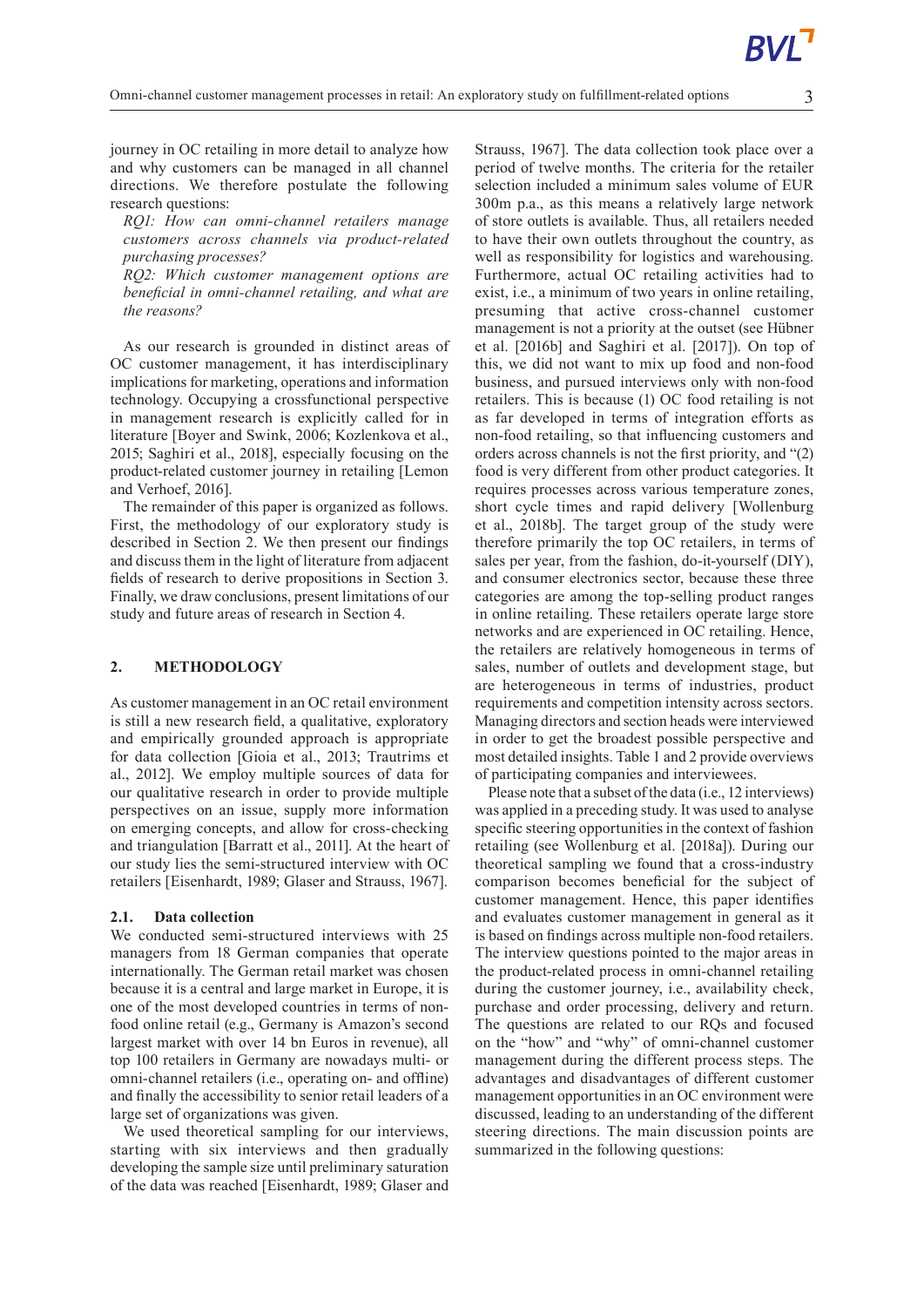|                                           | Fashion | Consumer electronics | $Do-it\text{-}yourself$ | <i>Other</i> | <b>Total</b> |
|-------------------------------------------|---------|----------------------|-------------------------|--------------|--------------|
| Number of companies                       |         |                      |                         | 5.           | 18           |
| Annual sales in [Euro]                    |         |                      |                         |              |              |
| $-1$ bn; infinite                         |         |                      |                         |              | 12           |
| $-300$ m; 1 bn                            |         |                      |                         |              |              |
| $-[300 \; \mathrm{m}; \; 500 \mathrm{m}]$ |         |                      |                         |              |              |
| Presence in OC business:                  |         |                      |                         |              |              |
| $-10$ years; infinite                     |         |                      |                         |              |              |
| $-3$ years; 10 years]                     |         |                      |                         |              |              |
| $-[2 \text{ years}; 3 \text{ years}]$     |         |                      |                         |              |              |
| Number of outlets:                        |         |                      |                         |              |              |
| $-300$ outlets; infinite                  |         |                      |                         |              |              |
| $-100$ outlets; 300 outlets               |         |                      |                         |              |              |
| $-0$ outlets; 100 outlets                 |         |                      |                         |              |              |

Table 1: Overview of participating retailers *Table 1: Overview of participating retailers*

|                   | Supply Chain Management E-commerce Cross-channel Total |  |  |
|-------------------|--------------------------------------------------------|--|--|
| Managing Director |                                                        |  |  |
| Section Head      |                                                        |  |  |
| Total             |                                                        |  |  |

*Table 2: Overview of interviewees*

- What is the potential in customer management in the omni-channel product process (in terms of availability check, purchase, delivery and return), and in channel integration?
- Why should specific measures be implemented? What are the advantages and disadvantages?

What are the effects on certain KPIs?

- How is an availability objective defined, and why is cross-channel availability information important?
- What impact do shipping costs and speed have on the choice of the delivery channel and why?
- What are influencing factors on return rates, and why are return rates high/low in certain product categories?
- How is customer value measured and why in this way?

The interview guide was adaptable and was subject to minor changes after six interviews [Gioia et al., 2013]. Open questions allowed a natural flow of conversation. When interviewees reported insightful incidents or experiences we allowed for a narrative flow and did not strictly adhere to the schedule. The interviews took 75 minutes on average, with no interview lasting less than 60 minutes. They were always conducted by two interviewers to allow objective analysis afterwards. Field notes were written immediately after interview completion where a recording was not possible and subsequently transcribed for further analysis.

Recording was only possible in very few interviews due to confidentiality concerns.

External data have been used from two sources. The first consisted of data from 750 nonfood Dutch, German, French, Norwegian, Swedish, Australian, and US online shops [van Essen and de Leeuw, 2013] from which we used information of OC retailers. The second data source contained the Top 25 non-food retailers from France, the UK and the US [Locafox, 2015]. On top of this, we conducted our own web search where we looked into the Top 100 retailers in Germany and eliminated food retailers as well as pure bricks-andmortar and pure online players leaving 48 OC non-food retailers in total. Reports from consultancies on OC customer management completed the data collection with external data points (e.g., McKinsey [2013], BCG [2014], EY [2015]). These data were used to underpin or refute our empirical findings from the retailer interviews and is incorporated in the following findings and discussion sections.

## **2.2. Data analysis**

We applied an inductive analysis that does not follow a strict grounded theory approach (see Flint et al. [2012]; Manuj and Pohlen [2012]) and that is not driven by a deductive logic. This is necessary as "data is inextricably fused with theory" [Alvesson and Kärreman, 2007]. Two distinct researchers coded the data independently of each other to increase the repeatability of our findings [Lincoln and Guba, 1985]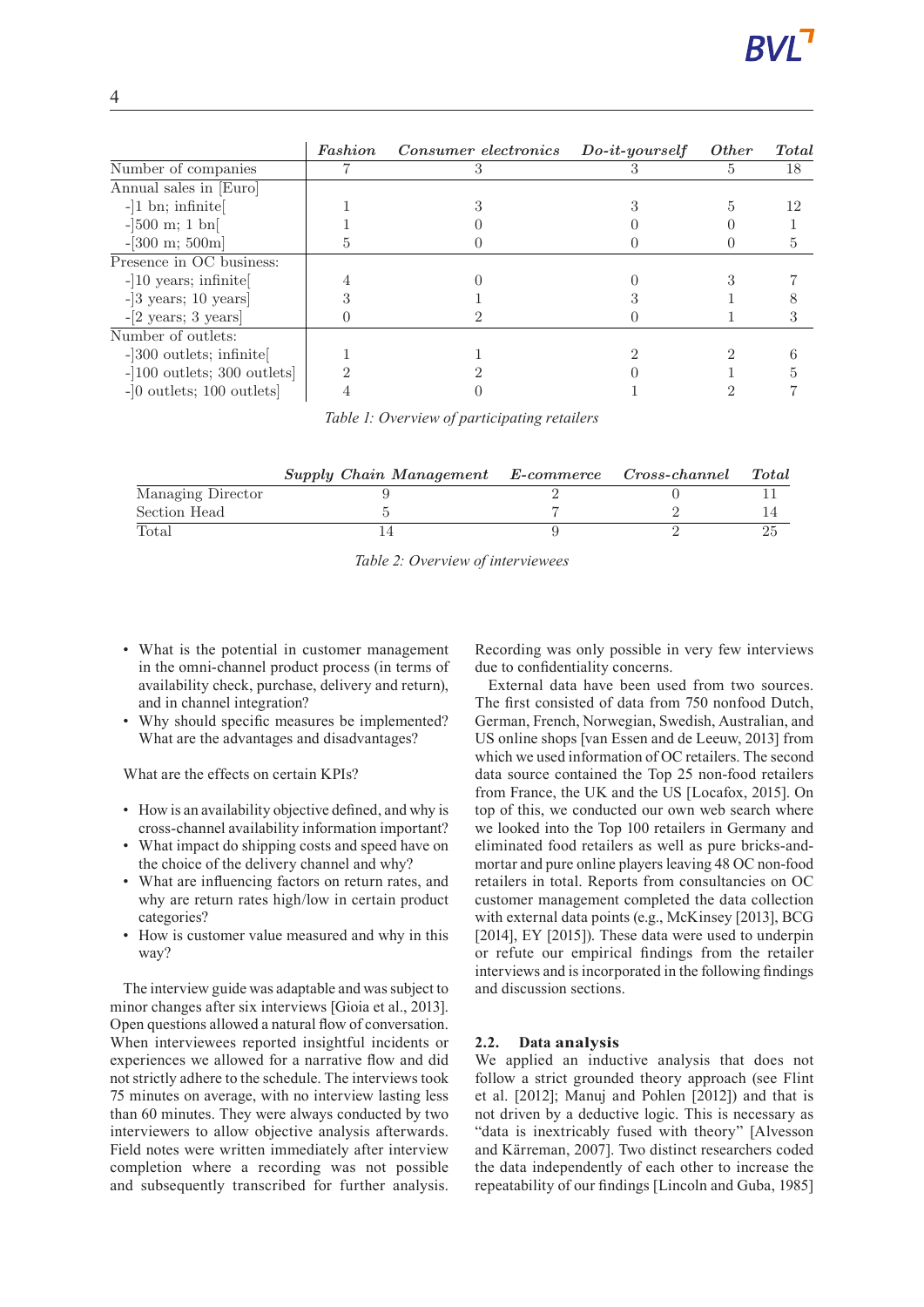in order to provide external validity of our findings. This was followed by a comparison of codes in the researcher group to reach an objective hermeneutics approach (i.e., an intersubjective development of interpretive patterns). At regular meetings all authors discussed the codes, categories and findings to set aside subjective impressions from only one author and come to an objective meaning of interviewee perceptions [Gioia et al., 2013]. Each code was linked to a phrase from the interview notes or the transcript from recordings. This enabled complete traceability from an individual code to the revised source. During the analysis the notes were rephrased, reflected and compared to create meaningful categories [Eisenhardt, 1989; Trautrims et al., 2012]. Data were coded and categorized until preliminary theoretical saturation was reached [Eisenhardt, 1989], i.e., repeatability was high and a certain pattern was showing across the interviews from various industries and contexts. In our study this was the case after interviewing 25 managers.

Transcripts of interviews were always subsequently coded and categorized with the help of the software MAXQDA 11. Codes were assigned to illustrate a description by an interviewee. If a description or view did not fit a code already assigned, a new code was assigned to this item. Each code was linked to a phrase from the interview transcript or recording. This enabled complete traceability from an individual code to the original source. For example when an interviewee shared with us a newly introduced process for pricing home delivery and thereby reducing fill-up orders, we assigned the code "Customer Management through pricing" and "Delivery" but also "Return", as the return rate was expected to drop due to the introduction of this new pricing model for a delivery fee. We organized the data into first- and secondorder categories to facilitate their later assembly into a more structured form [Gioia et al., 2013; Van Maanen, 1979]. We coded first-order "in vivo" data, searching for relevant words, phrases and descriptions. Distinct passages were assigned to codes and code sets and grouped into first-order categories that are still close to what participants said during the interviews. The categories are linked to the product-related process of availability check, purchase and order processing, delivery and return. Second-order themes derived from theoretically informed interpretations of the data. They were merged to two overarching dimensions, namely "OC operations structures" and "Steering and customer" control mechanisms".

Internal validity was achieved via triangulation with the additional data sources and member checks with participants of the interviews. We showed informants our evolving analyses to get feedback in the format of a preliminary report, two presentations at academic conferences, and an intermediate presentation at one OC retailer. The feedback has also been incorporated into our findings. In the following section, research transitions from inductive to a form of abductive

reasoning where data and existing theory are considered together in an interplay between theory and empirics [Alvesson and Kärreman, 2007; Van Maanen et al., 2007]. Quotes from interviews are used to underline the emerging theory. Propositions are provided using conceptual categories and their properties [Glaser and Strauss, 1967].

#### **3. FINDINGS AND DISCUSSION**

In this section we first summarize the empirical findings in each major process step and then discuss them in the context of related literature to derive propositions on OC customer management options. We align our structure to the customer journey in the product-related processes, i.e., coming from a product availability check (Section 3.1) via purchase and order processing (Section 3.2) to final delivery and return (Section 3.3). Customer management potentials arise in all those areas.

#### **3.1. Product Availability**

One option to influence customers' channel choice is using OC product availability checks and additional recommendations. In the webshop availability is either displayed only for online items or for both online and store items. Instore availability can be checked for store inventory or also for online inventory in a similar manner. Retailers can guide customers into the store by offering an availability check in the webshop for online and store inventory.

*By providing the customer with the possibility to check for store availability of a product online, we make sure that he does not visit the store for nothing. [Managing Director, DIY]*

*This [online check for store inventory] provides the opportunity to make a store's assortment range transparent to customers. [Head of Sales, Fashion]*

From literature we know that a strong positive synergy exists between searching in one channel and purchasing in the other [Verhoef et al., 2007]. The most common form of this kind is a preliminary online search and a store purchase afterwards [Neslin et al., 2006]. For its execution, prior research has argued that inventory scarcity perceptions have an effect on purchases [Gao and Su, 2017]. Verhallen and Robben [1994] found a greater preference for books when they were perceived as scarce. Scarce products are less likely of being returned [Rao et al., 2014]. Availability performance in physical distribution service quality of OC retailers exceeds that of SC retailers due to synergies in inventory management, reflected in shorter sourcing and shipping times [Rabinovich and Bailey, 2004].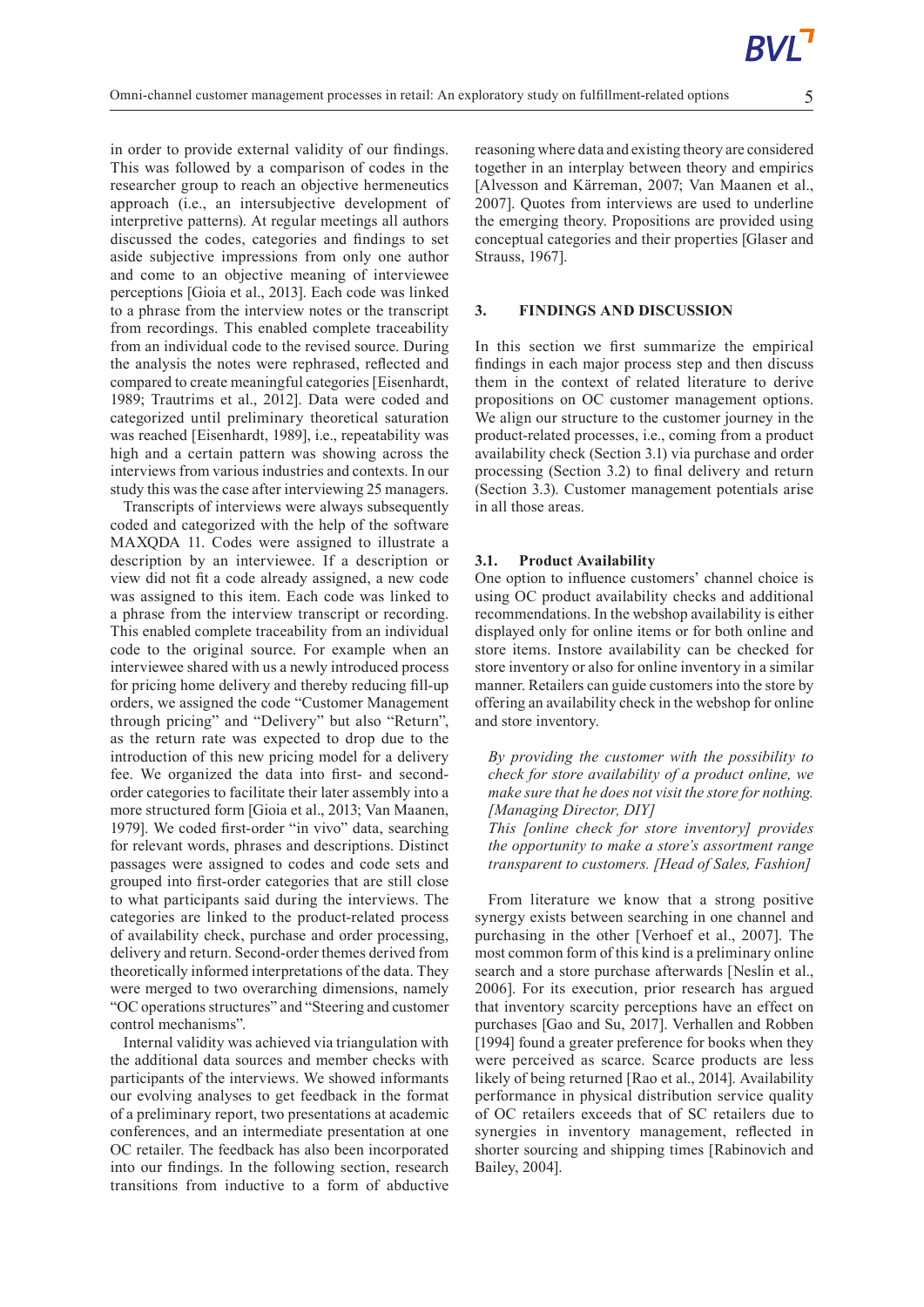We find that an online availability check for store inventory facilitates online research on products (e.g., searching precisely where to buy what from home so that it is not necessary to go to different stores) and therefore has customer management opportunities. Several retailers are of the opinion that *"the online availability check should suggest one hundred percent availability in store. If an article is not in stock in a specific store, it is not listed on the store's web page" [Managing Director, DIY].* On the contrary, customer management via the display of scarcity is perceived as dangerous by the interviewees because of the risk of higher return rates and because customers might misconceive the intention of the retailer. Availability information, e.g., signalled with a yellow traffic light, may also be unclear for customers and therefore OC retailers need to provide actual inventory transparency across their channels.

*We started with traffic light availability information for the store, but switched to real value information because the customer was ultimately unsure what "yellow" meant. [Managing Director, Consumer Electronics]*

The guidance is preferably made by displaying the exact quantities that are left in the store to give the customer the most transparent information possible. While this general recommendation holds in the electronics and DIY sector, it is mostly not adequate in fashion retailing due to specific challenges: Fashion retailers normally only have a very limited number of a specific product of one size and color in their stores, which increases the risk that an item is sold out until a customer comes into the store. Further on, fashion retailers in most cases cannot guarantee, if, e.g., only one item of a specific product is available in the store, that this product is detectable on the shelf for the next customer as prior customers might have left the item in the changing room. Thus, displaying exact numbers of items in the web shop of fashion retailers contains a high risk for customers' dissatisfaction with the retailers availability check online for store quantities and ultimately dissatisfaction with the retailer itself. Click & collect reduces the out-of-stock risk customers face when deciding to physically visit a store.

## *When shopping online for pick-up in store customers do not need to worry whether a product is available in a store or not. [Head of eCommerce, Fashion]*

However, online interactions decrease the interaction frequency with sales personnel. The associated reduction in personal services leads to lower loyalty. This can be negatively associated with long-term purchase patterns. Thus, guiding customers into the store can help to prevent migration as well. Therefore we formulate the following proposition on information about store inventory in the web shop:

**P1** Omni-channel customers should be guided into the store by displaying exact availability information of a product in the web shop, if possible for the retail format, without using scarcity as a lever.

Herhausen et al. [2012] find that if learning investments in the online channel are high for customers, all options for influencing customer behavior are ineffective. If retailers want to get customers into the online channel they should reduce the learning costs of the customer going online. Former store customers must be retrained to learn about, accept and use a new method of shopping [Boyer and Hult, 2006]. Customer education initiatives affect the impact of perceived service quality on trust. This leads to greater loyalty and less mistrust or fear about cross-channel efforts [Eisingerich and Bell, 2008; Fernández-Sabiote and Román, 2012; Dennis et al., 2017].

This is in line with our findings. Low online learning costs call for synergies between channels while customermanagementstrategies appear less appropriate when channel learning costs are high. Participants in our study shared the experience that most customers do not yet know the online portfolio and service options. This is why retailers work on solutions to educate customers about their omni-channel offers. A typical example is the use of online videos: *"[...] online videos explain the advantages of an integrated online and offline channel experience in ten seconds"[Managing Director, DIY].*

Furthermore, customers sometimes mistrust retailers' abilities to master technology. If something does not work immediately, this can lead to an increase in customers' mistrust levels, which results in a decrease of order frequency and size. For example, if a product is displayed with "only one more available", then customers will not attempt to go to the store as they expect that this information might be inaccurate, or that the item will be sold out upon arrival. At this point customer education is necessary. Customers' knowledge strengthens their trust in an organization. Therefore, our second proposition reads as follows:

**P2** Customers in depth knowledge of omni-channel retailers' service offers, like product availability checks, are a prerequisite for managing customers across channel, e.g. guiding into the physical store.

#### **3.2. Purchase and Processing**

Retailers appreciate payment in the form of direct cash flow (i.e., PayPal, a transfer, cash payment, credit card) over an indirect payment such as purchase on account. For example, *"a scoring on credit assessment by external service providers is used for the selection of payment methods: first, the purchase on account disappears, then, depending on the product, credit card is removed" [Head of Logistics, Department*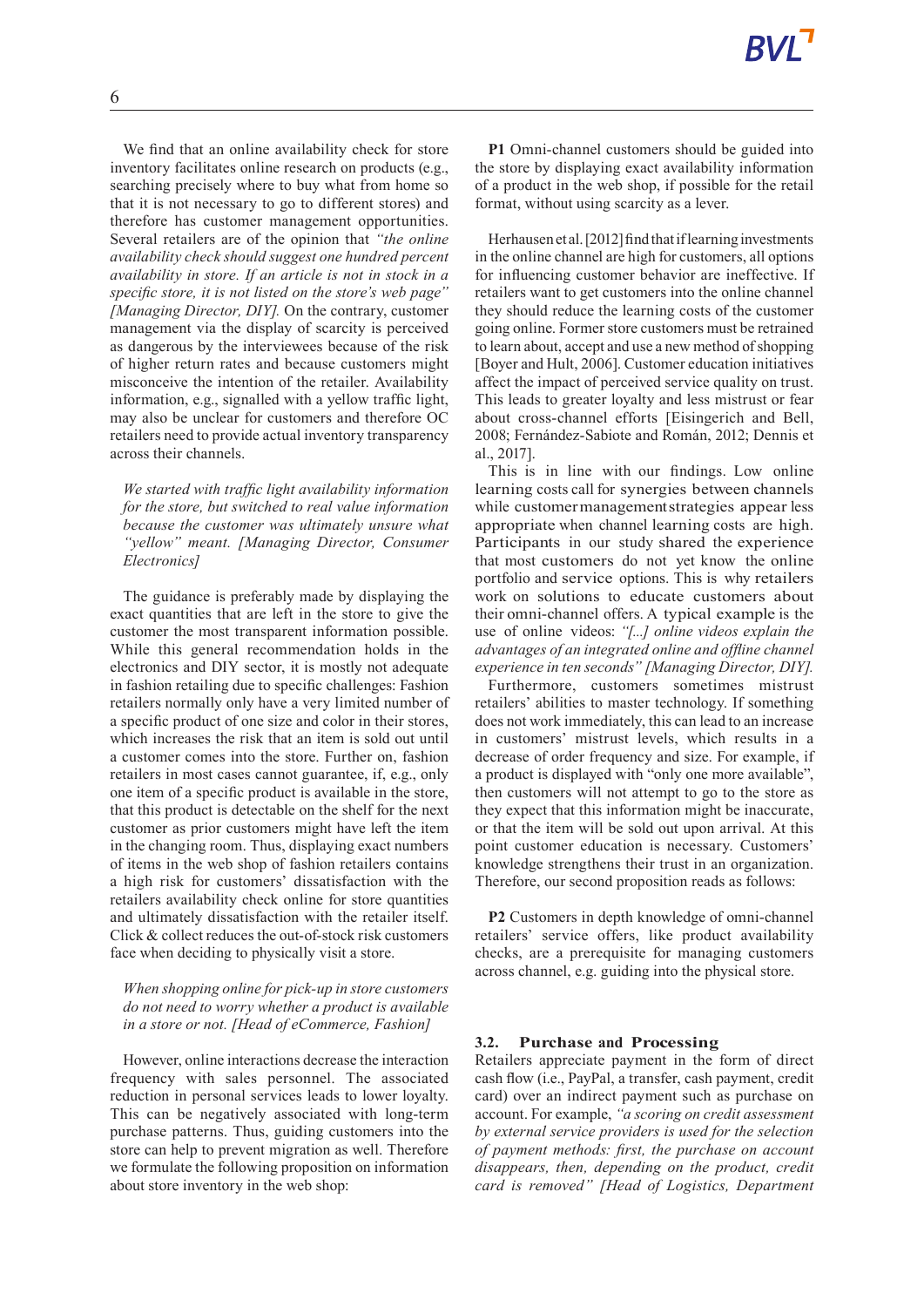*Store]*. Customer segmentation also leads to specific restrictions for certain customer groups. *"Depending on their credit history, customers are segmented into groups. For some groups, payment on invoice is not possible"[Managing Director, DIY].* But retailers have to be careful not to restrict easy payment methods too drastically. Secure payments such as PayPal, and the option to pay by invoice are sometimes especially strong reasons for buying online from a particular retailer. Nevertheless, retailers report good experiences with a pre-selection of certain payment options. For example, fashion retailers with high return rates observe fewer returns when customers who have low credit worthiness are no longer allowed to purchase on account. In addition to this, retailers set up small fees on unwanted payment methods such as purchase on account which lead to significantly lower use of these payment methods with the same conversion, and thus to a lower return quota.

*We introduced a fee of EUR 1.50 for payment by invoice. After the introduction there was no significant conversion loss but the proportion of invoice purchases declined from 83 percent to 50 percent. [Head of E-Commerce, Fashion]*

*We have a lower return quota for PayPal, advance payment and credit card in contrast to purchases on account. [Head of E-Commerce, Fashion]*

*We consolidate frequency of returns and revenue of a customer into a key performance indicator and withdraw the privilege of purchasing on account for the lowest 10% of customers. [Head of E-Commerce, Fashion]*

This is in line with Gelbrich et al. [2017] who find that incentives for certain payment and return options reduce return rates. The third proposition therefore results in the following:

**P3** The omni-channel retailer can guide the customer to a payment method with direct cash flow without losing customer orders and with lower return rates by introducing a fee for purchase on account.

Besides payment methods, couponing is also used in OC customer management to increase customer frequency in the respective sales channels. OC couponing and small presents that can be received in the other sales channel are perceived as particularly adequate levers by retailers:

*We print an online coupon on the receipt of a store purchase, and a store coupon for an online purchase. [Head of Logistics, Consumer Electronics] We give out coupons for shopping at the store after a click & collect purchase and vice versa. [Head of Logistics, Consumer Electronics]*

*On occasion customers receive a small present on purchasing online that can be collected at the store. [Head of Ecommerce, Fashion]*

Furthermore, customers should then be segmented and their order processing prioritized based on their purchasing behavior. Homburg et al. [2008] find that customer prioritization leads to higher average customer profitability and a higher return on sales because it impacts relationships with top-tier customers positively but does not affect relationships with bottom-tier customers and reduces marketing and sales costs. Hübner et al. [2015] and Wollenburg et al. [2018a] report several ways in which prioritizations can be executed operationally in the OC warehouses. In line with these analyses we find that higher average customer profitability is a rationale for OC customer guidance through prioritization in processing the order. From a product-related process perspective options for implementing segmented services exist as well. To prioritize a certain channel or customer order retailers reserve dedicated time slots in job sequencing for prioritized orders.

*Buffer capacities for professional customers exist so that they can order later and their order can be handled in a reserved time slot forimmediate shipping afterwards. This means that professional customers are prioritized before "regular" customers in the back-end.[Managing Director, DIY] [...] loyalty card customers are prioritized [...] at sales peaks at the beginning of the week, thus potentially overtaking other customers where sequential order picking is concerned. [Head of Cross-Channel, Special Retailer]*

Smaller batches are scheduled at short intervals instead of larger batches at long intervals to allow for fast processing of prioritized orders. However, the prioritization of certain jobs in warehouse processing results in additional costs for picking (i.e., costs to serve) because of lower batch sizes and additional picking routes (see also Saghiri et al. [2018]). These depend also on the typical order sizes and order compilation in the respective retail sector. For example, consumer electronics have usually small order sizes and often contain only related items (e.g., further equipment) that are stored next to each other. Items of such orders are anyhow picked together and batching opportunities are limited. In such cases, a prioritization results in only limited additional picking costs. Accordingly, our proposition reads as follows:

**P4** In the omni-channel warehouse, smaller batches for picking of orders lead to customer prioritization possibilities that may, however, result in higher processing costs.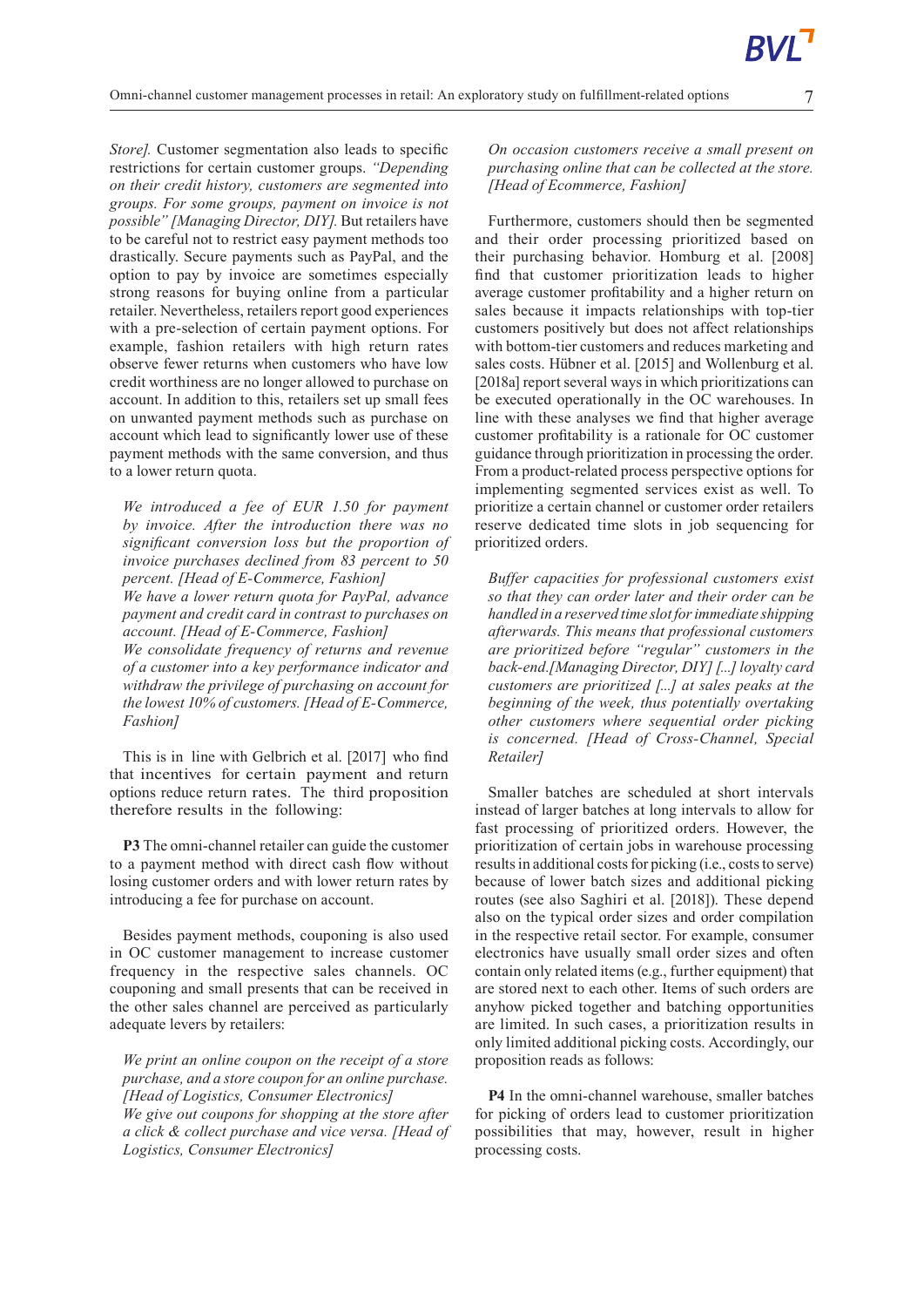Online purchases can be prioritized over store orders due to the need for greater delivery speed for online purchases, and because the article has already been sold.

*[...] order picking prioritizes online before stores as the article is already sold. [Managing Director, Fashion]*

*Because store orders are used for replenishment of stock instead of online orders which are already sold, we try to deprioritize them in picking. [Head of eCommerce, Fashion]*

OC retailers therefore reserve certain time slots for online order picking just before the cutoff time for pickup of online orders at the warehouse by logistics service providers. Relevance of fulfillment speed depends on customer segments (e.g., prime customers) and mainly on the general customer requirements and competition intensity of the retail sector. Fashion customers usually except a longer lead time, whereas DIY and consumer electronics orders more often require rapid delivery.

*For our product line offering instant delivery after an online order is worth considering, as customers in the physical store buy in over 40% of the cases for same day assembly. [Managing Director, DIY]*

The reservation of dedicated time slots also creates stability for the daily picking and capacity plans. As sales volumes peak in both channels at the weekends, an accumulation of processing jobs occurs at the beginning of the week. Capacity can be balanced via prioritization of orders. We present the following propositions:

**P5** The reservation of time slots for omni-channel order processing enables customer order prioritization via faster delivery.

**P6** Prioritizing/deprioritizing certain customer orders across channels leads to balancing of capacity requirements throughout the planning period.

#### **3.3. Delivery and Return**

It is necessary for OC retailers to offer a cost-efficient option for customers to obtain their product, regardless of the channel where it is bought. If altering service and handling fees is not feasible, retailers can limit transportation costs by designing policies that incorporate transportation aggregation and indirect transportation via the consolidation of shipments by using intermediate facilities for the delivery of products, such as stores [Rabinovich et al., 2008]. Especially click & collect sales are particularly predicted to increase by 8% in Europe over the next years [EY, 2015]. Click & collect results in higher store sales and higher store traffic [Gallino and Moreno, 2014; Wollenburg et al., 2018a].

This is in line with our findings. Click & collect is seen as a service option with mutual benefits for retailers and customers. Customers are offered a free delivery option, while retailers have them in their stores for additional sales conversation and crossselling opportunities. Hence, OC retailers may use the option to offer home delivery of products at a cost but free pickup in store, whereby *"customers are steered towards cost-free click & collect and the cross-selling potential in stores increases as a result" [Head of Cross-Channel, Consumer Electronics].* Similar statements are reported by several interviewees from different sectors. Thus, our next proposition centers on delivery options in combination with customers' price awareness:

**P7** A fee for home delivery but free pickup instore guides omni-channel customers into the store, leading to higher store sales potential.

Customers who shop for non-food categories across multiple transaction channels provide higher revenues [Myers et al., 2004; Kumar and Venkatesan, 2005]. Kushwaha and Shankar [2013] show that this is particularly true for hedonistic product categories, but is not be necessarily true for utilitarian product categories. Hedonistic purchases (e.g., apparel) are more likely to be unplanned and spontaneous purchases whereas utilitarian purchases (e.g., office supplies, furniture) usually have a specific goal fulfillment, and are thus more likely to be planned. Lindsley et al. [1991] confirms the importance of speed as a critical strategic dimension of delivery. Retailers need to deliver on order fulfillment promises since a failure to live up to these promises can be detrimental [Rao et al., 2011; Hübner et al., 2016a]. Hedonistic purchases therefore run a higher risk of return as customers may already regret their purchases on the receipt of goods [Gelbrich et al., 2017].Fast delivery is therefore key to hedonistic purchases not being returned [Hübner et al., 2016a]. The likelihood of orders being returned depends on the consistency between a retailer's promise of timeliness in the delivery of orders, i.e., orders need to be delivered ahead of promised delivery times and the actual delivery performance of the orders [Rao et al., 2014]. Customers have higher expectations regarding fulfillment of specialty goods than convenience goods and their satisfaction levels with delivery speed vary accordingly [Thirumalai and Sinha, 2005; Wollenburg et al., 2018a]. This is also in line with the findings of Heim and Field [2007] who find that retailers who offer hedonistic product categories perform significantly worse in quality ratings than other segments. Industryspecific order fulfillment strategies based on product characteristics should be implemented [Thirumalai and Sinha, 2005] to prevent all deliveries having to be delivered next day which results in high picking and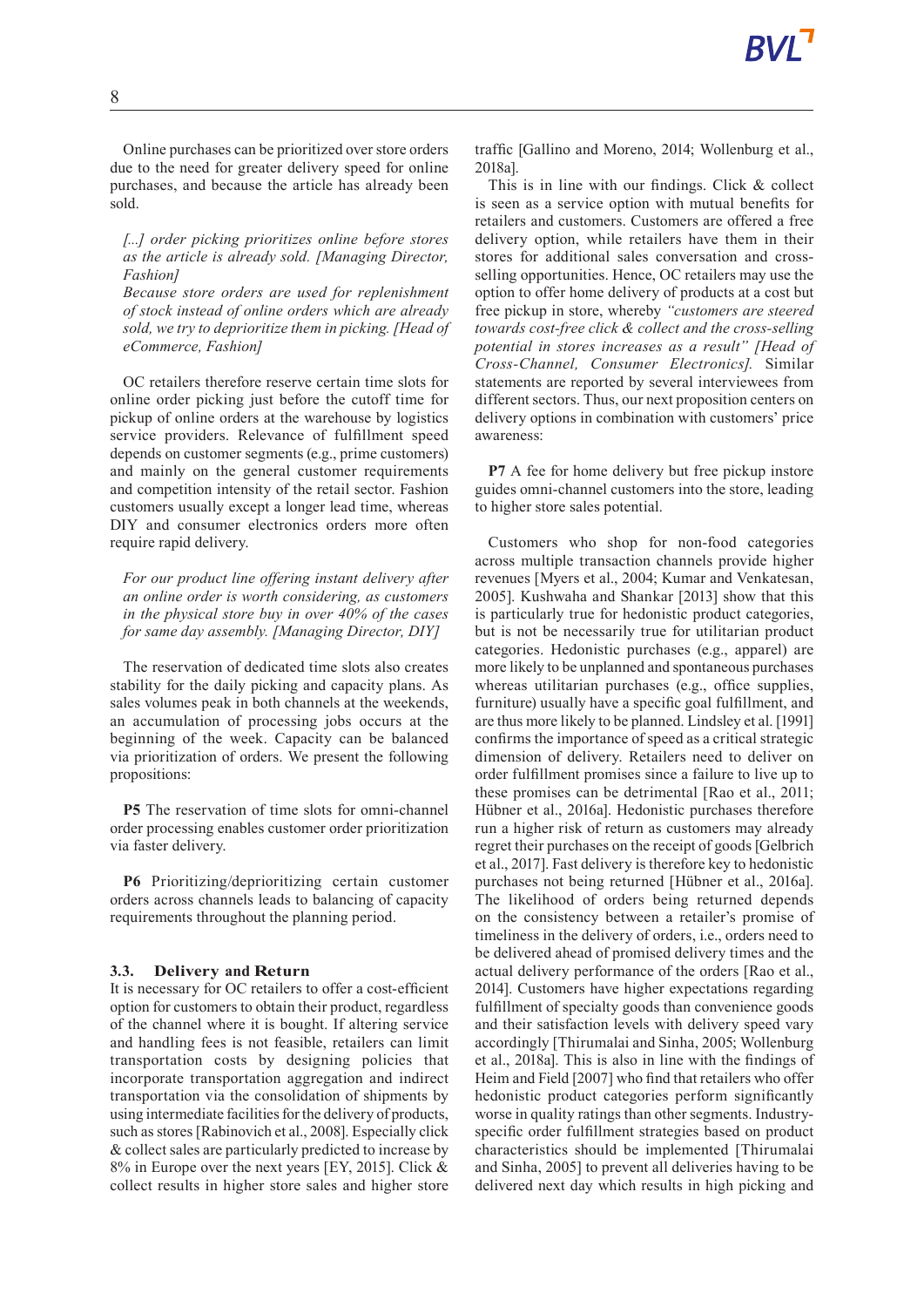delivery costs for retailers (see also Agatz et al. [2008]; Hübner et al. [2016a]; Ulmer [2017]; Wollenburg et al. [2018a]). Participants in our study also reflected on this. As this was put in multiple interviews:

## *Certain products are not required to be delivered next day. [Managing Director, DIY]*

*For the customer, delivery reliability, information about the delivery and further individual arrangements are more important than pure time in certain product categories. [Managing Director, Consumer Electronics]*

Additionally we find that customers are steered away from unnecessary returns for hedonistic products. The following propositions result from combining the knowledge from literature on hedonistic and utilitarian product categories with our empirical findings on delivery periods and product prioritization:

**P8** A hedonistic product category should be prioritized in omni-channel order processing before a utilitarian product category.

**P9** If an omni-channel customer purchases from a hedonistic product category, then the item should be delivered as fast as possible to increase customer satisfaction and reduce the risk of return.

**P10** If an omni-channel customer purchases from a utilitarian product category, the agreed upon delivery period may be extended without decreasing customer satisfaction and increasing return probability.

While returns are a relevant topic for fashion retailers, DIY and electronics retailers use few prevention methods and are very obliging as the return quota is usually under 5%. Meaningful descriptions and pictures of items, benchmark items and measurement charts are the only methods those retailers apply for prevention. Retailers also try to enhance their post-buy service in order to prevent returns.

*[...] we accept every returned article, even if the article was clearly not bought at our company. [Managing Director, DIY]*

*In general, companies should avoid trying to reduce their return quota by using obstacles but should instead establish better service. [Head of Logistics, Fashion]*

When returns are as high as 20% of all orders, retailers begin to let customers print out return labels on their own or even *"reward customersthroughout the loyalty program for no-return" [Managing Director, Fashion].* When returns occur more frequently than in 20% of the cases, retailers *"prevent checkout of too many different sizes of the same article" [Managing* *Director, Fashion].* Some retailer even go further and use *"stickers on apparel that have to be undamaged for the return process, so that returning after wearing the item once is prevented"[Managing Director, Fashion].*

*We set a delivery fee of EUR 1.95 for all orders instead of EUR 3.95 for all orders under EUR 50 and free delivery for all orders above EUR 50. The result was that we did not have any fill-up orders anymore, meaning that the return rate dropped by 2 percentage points while conversion remained the same. [Head of eCommerce, Fashion]*

Fill-up orders (i.e., items ordered to exceed the minimum for free delivery) are a reason for frequent returns as well. Fill-up orders can be eliminated and thus return of those items as well by charging a small delivery fee for all orders instead of only fees for orders below a certain amount of purchase. Hence our next proposition reads as follows:

**P11** To avoid fill-up order s a fee for all deliveries should be introduced which reduces the return rate.

Complementary to our findings, Griffis et al. [2012] present ways for retailers to use returns to their advantage. The authors present evidence that customers with a higher relationship value should be given priority over customers with less value in the returns process. As a good return management process can significantly and positively influence repurchase behavior high-value customers get preprinted return labels with their delivery to drive additional purchases while others have to, for example, register their return. Furthermore, Asdecker [2015] analyze the relationship between the rate of returns and the associated costs and show options for preventive returns management measures. This requires customer understanding. Therefore, our next proposition reads as follows:

**P12** The relationship value should determine individual priority for return handling of customer orders in order to guide omni-channel customers towards repurchases.

Nevertheless, customers are increasingly exposed to the risk of selecting products that do not match their needs which will result in more returns [Rabinovich et al., 2011]. It can be noted that in an area where OC retailer's physical store exists, the online return quota is lower [Bell et al., 2017]. Returns of online orders in stores instead of via mail have various advantages. It is possible to directly add the article into the store inventory and therefore shorten the cycle time during which the product is not in stock [Hübner et al., 2015]. This also reduces return handling costs [Agatz et al., 2008], however, retailers are still busy and focused on integrating their store and DC inventories [Ishfaq et al., 2016]. The desire for services like direct exchange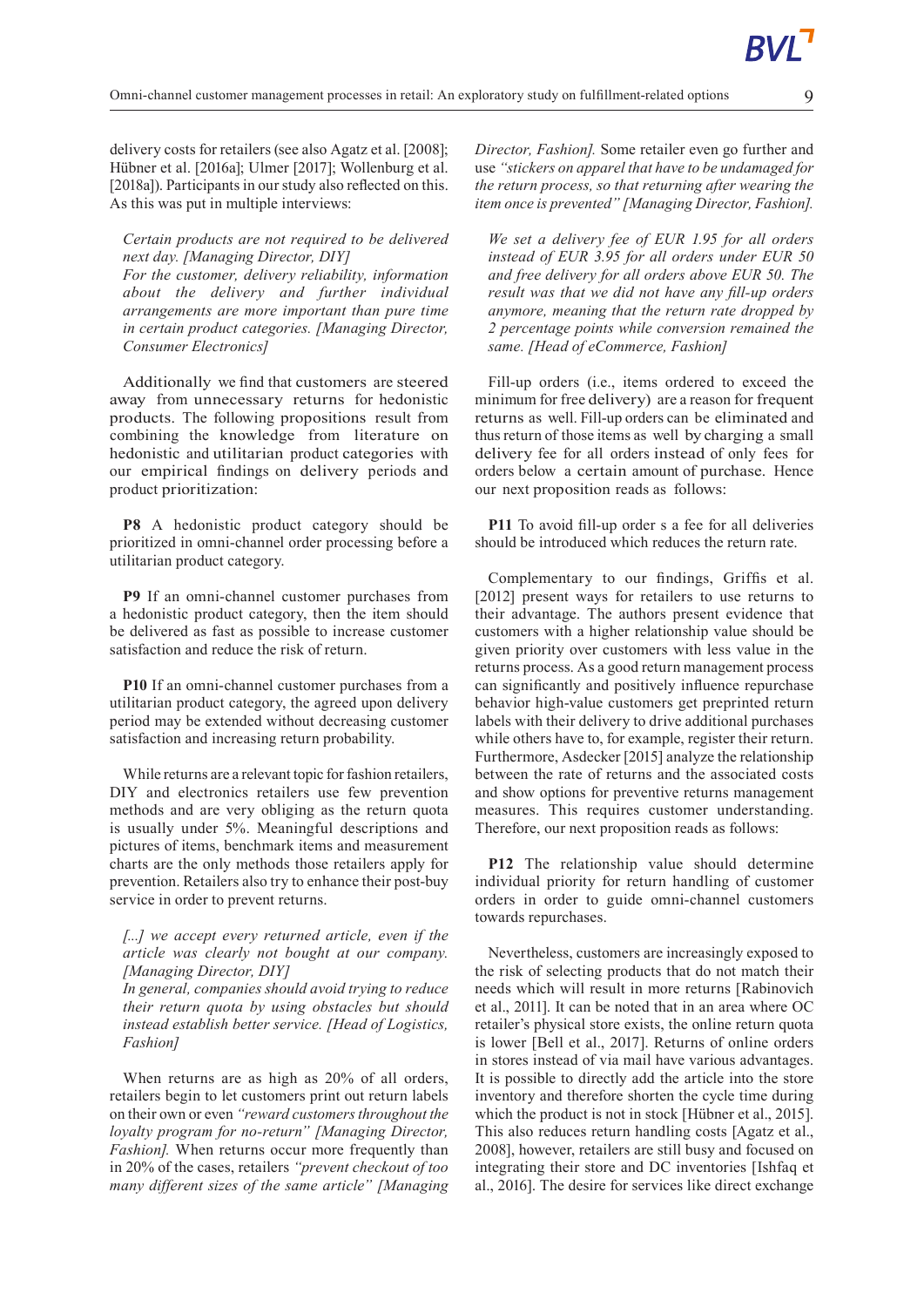of products draws customers away from the online channel, which will ultimately result in higher store sales [Kollmann et al., 2012; Cummins et al., 2016]. We find that retailers appreciate customers visiting their stores for a return, because of increased cross-selling potential.

*Of course we want customers to return their products in store. This gives us direct cross-selling potential. [Head of eCommerce, Fashion]*

This is in line with findings from Neslin and Shankar [2009] who report that store sales at a retailer increased by 20% when they started to accept instore returns of articles bought online. Sharma and Krishnan [2002] find that a number of retailers are using the Internet to attract customers to their stores for returns. The next proposition outlines one rationale for guiding customers into the store for a return of a product derived from these findings:

**P13** Guiding omni-channel customers into the store to return products increases store sales.

Additionally, we find that retailers promote instore returns because a return instore in combination with sales talk enables replacement of an item instead of a money-back return.

*A return instore is preferred over mail return as one can immediately recommend an alternative product. [Head of Sales, Fashion]*

Return instore is usually free of charge for customers. The potential costs of reprocessing and shipments to the warehouse are covered by the retailer. When customers have to pay for returns via mail they can be guided into the store for a higher rate of real exchanges instead of "money-back returns". The following proposition targets this relationship:

**P14** Omni-channel customers are guided into the store to return an item because this leads to a higher rate of exchanges instead of pure "money-back returns".

#### **3.4. Framework of propositions for omni-channel customer management**

The propositions on customer management related to operations and logistics areas are summarized in Figure 1. They depict interrelations between channels and different operations areas. There are interdependencies in OC retailing between the four areas of productrelated processes and between online and in-store. The way how OC *Product Availability Information* is known by customers and how it can be shared across channels (from online to store and vice versa) impacts the steering options across channels, and ultimately the sales potential in physical and online stores. It may also be used to steer customers from the online store into the physical store (see connections between Propositions 1 and 2 through Product Availability). The area of *Purchase and Prioritization* is addressed with Propositions 3 to 6. All of these impact the demand flow to the online channel. This is shown by the arrow pointing onto the online channel. Payment options, batching rules, time slots and prioritizing options may be applied for guiding customers across channels. The configuration of *Delivery Modes and Costs* can be used to guide customers through the channels by, e.g., pricing distinct delivery options differently (see Proposition 7 for guiding into the physical store), or prioritizing hedonistic product categories (see Proposition 8 for the interrelation of Delivery and Purchase and Prioritization). Whereas a hedonistic product category should be delivered as fast as possible to reduce returns, a utilitarian product category can be delivered within an agreed delivery period without jeopardizing high satisfaction rates. A way to measure satisfaction with the product delivered are return rates. Interdependencies of delivery of hedonistic and utilitarian product categories with return rates are summarized in Propositions 9 and 10 and linked here accordingly. Furthermore, the design of the *Return Options* themselves can lead to lower return rates and increased net sales through a higher conversion rate. When returns are followed up instore they trigger new store sales and reduce the number of pure "money-back returns" (see Propositions 13 and 14). However, if a customer really wants to return a product, return handling should be prioritized based on a customer's relationship value to trigger repurchases afterwards thus linking the areas of Return and Purchase and Prioritization (see Proposition 12).

Our empirical findings show that guiding customers through the channels via the different areas may become beneficial for both retailers and for customers. Managerial implications for retailers include that guiding OC customers through channels stimulates OC buying behavior and thus, purchases that are initiated and closed within more than one retail channel. As we know that OC customers provide more revenue than SC customers (in line with the findings of Kumar and Venkatesan [2005]), making all channels accessible for customers is beneficial for the retailer. Furthermore, prioritization leads to top customers buying more but low valued customers not buying less (in line with the findings of Homburg et al. [2008]). Hence prioritization based on customer value as a management method is favorable. As order volumes increase in both channels on weekends, an accumulation of processing jobs occurs at the beginning of the week (in line with the findings of Hübner et al. [2015]). Steering of customer orders through prioritization and deprioritization helps to even out demand peaks and postpone picking and delivery tasks of certain orders (e.g., online before store orders) to smooth capacity utilization. Additionally,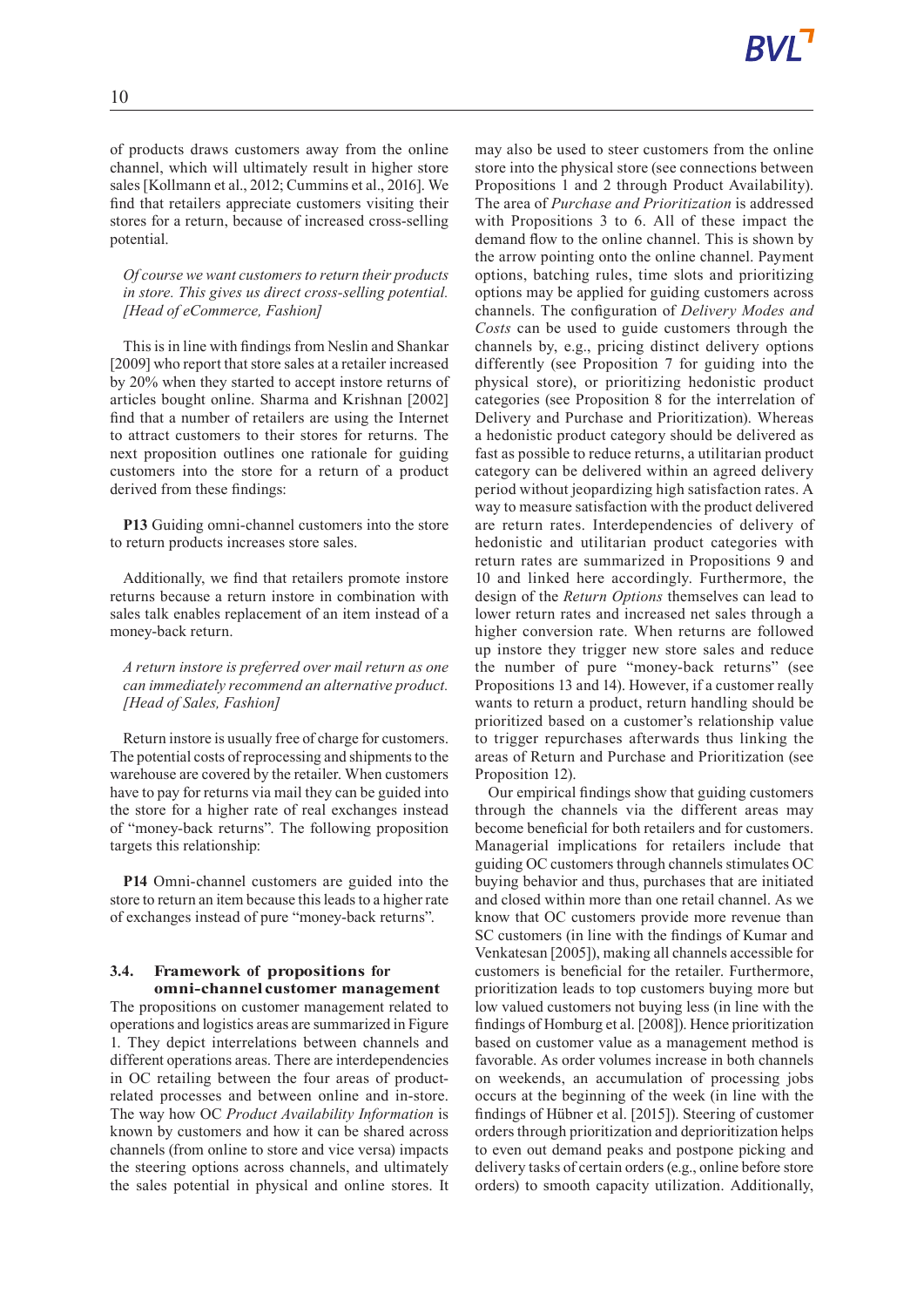

*Figure 1: A framework for propositions about omni-channel customer management*

guiding customers into the store by various methods that were elaborated on before (e.g., availability check online for store inventory or pick-up at no cost while home delivery is at a cost) yields advantages for OC retailers. They have the opportunity of easier crossselling of products through a sales conversation, providing direct help in the event of non-availability, and raising the rate of exchanges instead of moneyback returns.

For customers it is easier to navigate through channels and locate their desired product with full OC transparency. It saves travel expenses if customers want to buy instore. Moreover, the pick-up option at no expense saves delivery costs for the customer if the store is located conveniently. In addition, customers like to pick-up a product instore as it provides a better shopping experience. Besides, customers like the prioritization that comes with customer guidance efforts. Some customer segments feel appreciated and value customized offers. Implicitly, the knowledge of customers by the retailer, i.e., through integrated IT and CRM systems, leads to tailored solutions for customers and they benefit from those individualized offers as well.

## **4. CONCLUSION**

OC retailers systematically connect their sales, communications and logistics channels. As our research questions focus on the *how* and *why* of customer and order management, this paper explores customer management and guiding opportunities for retailers in an OC setting and presents their benefits. It differs from the still small body of empirical literature

that considers customer management mechanisms in OC retailing (i.e., Myers et al. [2004], Herhausen et al. [2012], Wollenburg et al. [2018a]) by taking a broad, exploratory view on guiding and customer management opportunities during the entire product-related purchase process instead of focusing on individual aspects. The findings are summarized and discussed in the light of contributions in adjacent fields of study in order to derive propositions for future directions of research. The paper is of particular interest for researchers focusing on retail marketing and operations as well as practitioners in search of guidance on how to take advantage of integrated channels. More precisely, it will help theorists to understand the interdependencies between the setup of OC structures and channelrelated customer management efforts and their mutual benefits, as well as managers from OC retail companies to effectively guide customers through channels.

Our findings suggest that OC retailers direct customers particularly to their store outlets. One explanation is that this is the only objective distinguishing OC and pure online retailers. The convenience of a physical store is highlighted towards the customer (e.g., free "delivery" in the form of pickup).Propositions that are summarized inFigure 1 point in this direction. Whereas customer steering is usually tainted with negative emotions, our results indicate that it can be beneficial for retailer and customer. In contrast to other studies (e.g., Myers et al. [2004], Herhausen et al. [2012]) steering approaches not only offer differentiation and cross-selling potential for retailers but also additional value for customers (e.g., pick-up at no cost, prioritization). Furthermore, this paper offers guidance for OC executives of retailers who want to effectively guide customers through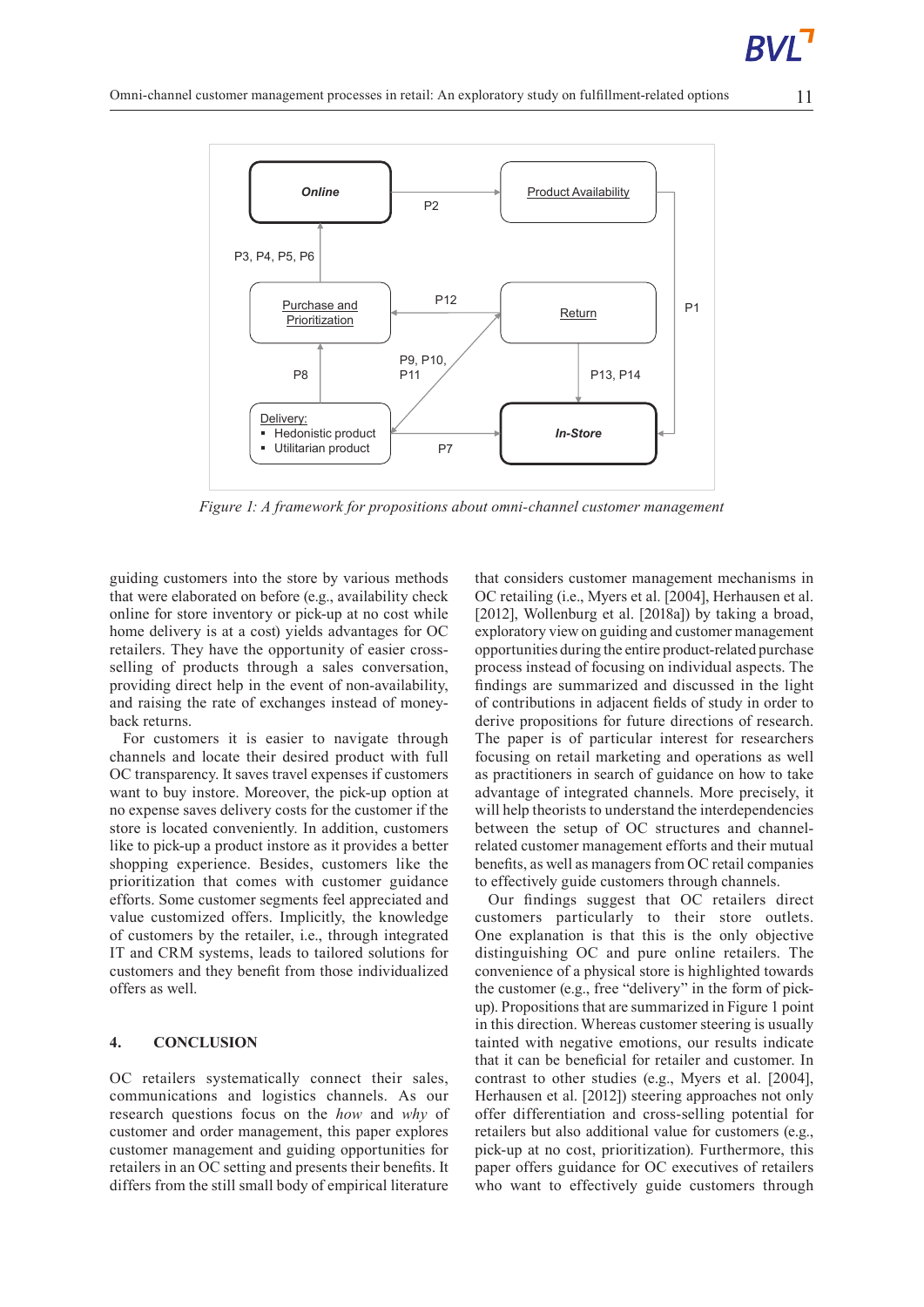their channels. The suggestions can easily be adjusted towards channel preferences. First availability checks for store inventory online should be provided to offer online customers a way into the store. Second, options for prioritizing should be used for hedonistic purchases as those items require faster delivery and accuracy. Third, the reservation of time slots for certain orders should be provided to allow for prioritization. Fourth, free click & collect solutions guide online customers into stores. Fifth, in the returns domain customers will increasingly exchange products instead of claiming their money back if instore returns are offered.

The propositions we have developed as well as the findings underlying them should be viewed in light of our study's limitations. First, the empirical research was carried out in Germany with international retailers. Although we expect it to be transferrable to other regions since the participants are retailers who operate internationally, a similar study of retailers from diverse continents and cultural contexts is still outstanding and could be part of future research (see also Galipoglu et al. [2018]). Second, the sample consists exclusively of large enterprises resulting in an obvious selection bias. Due to the high density of store outlets throughout the country the use of decentralized structures, i.e., the store outlets, as comfortable pick-up locations makes sense to those OC retailers. Future research could try to repeat our results in a test with a truly random sample to see whether guiding customers into physical stores is generally beneficial. Third, quantification of the implementation of customer management methods is still to be performed. The costs of establishing and using customer management methods as well as the costs of lost customers and the actual benefit for the retailers should be calculated and evaluated. Fourth, customer management options have partially negative customer associations. The drivers of e-service quality have been identified in prior research (e.g., Heim and Field [2007]). Managers have to consider whether or not to apply a certain approach depending on customer composition and their channel preferences. Fifth, we disregarded the information search for products before the actual purchasing process starts. Future research could focus on customer management opportunities during the information search or even on individual aspects of the product process. Moreover, further research is required to understand the external influence of channel switching behavior or demand drivers in e-commerce (see e.g., Gallino and Moreno [2014], Herhausen et al. [2015], Steinker et al. [2017], Gawor and Hoberg [2019]) in the context of OC customer management. Another form of empirically based follow-up research is the actual testing of our propositions. Especially the propositions regarding guiding customers into the store via different configurations for home delivery at a cost but free pickup instore, as well as a corresponding increase in store sales due to a guided cross-selling conversation could be quantified with an appropriate set of data. Finally, in

our research we tried to provide a complete picture over different levers rather than providing only insights into one specific area. This groundwork provides a coherent overview about omni-channel customer management processes in retail regarding the fulfillment-related options. This serves as starting point for further studies that can focus on selected areas.

#### **ACKNOWLEDGMENTS**

We are deeply grateful to GS1 Germany and its Academic Council ECR for the financial funding of the empirical study as well as the discussions on a previous version of this manuscript. We would also like to thank the interviewees both for their participation and for their valuable feedback on an intermediate report.

## **REFERENCES**

- Agatz, N. A. H., Fleischmann, M., van Nunen, J. J. A. E. E., 2008. E-fulfillment and multi-channel distribution – a review. European Journal of Operational Research 187 (2), 339–356.
- Alvesson, M., Kärreman, D., 2007. Constructing mystery: Empirical matters in theory development. Academy of Management Review 32 (4), 1265–1281.
- Ansari, A., Mela, C. F., Neslin, S. A., 2008. Customer channel migration. Journal of Marketing Research 45 (1), 60–76.
- Asdecker, B., 2015. Returning mail-order goods: analyzing the relationship between the rate of returns and the associated costs. Logistics Research 8 (3), 1–12.
- Baneriee, M., 2014. Misalignment and its influence on integration quality in multichannel services. Journal of Service Research 17 (4), 460–474.
- Banker, S., Cooke, J. A., 2013. Stores: the weak link in omnichannel distribution. URL http://www. dcvelocity.com/articles/20130805-stores-theweak-link-in-omnichannel-distribution/
- Barratt, M., Choi, T. Y., Li, M., 2011. Qualitative case studies in operations management: Trends, research outcomes, and future research implications. Journal of Operations Management 29 (4), 329–342.
- BCG, 2014. In omnichannel retail, it's still about detail. URL https://www.bcgperspectives.com/content/ articles/supply\_chain\_management\_sourcing\_ procurement\_omnichannel\_retail\_still\_about detail/
- Beck, N., Rygl, D., 2015. Categorization of multiple channel retailing in multi-, cross-, and omnichannel retailing for retailers and retailing. Journal of Retailing and Consumer Services 27, 170–178.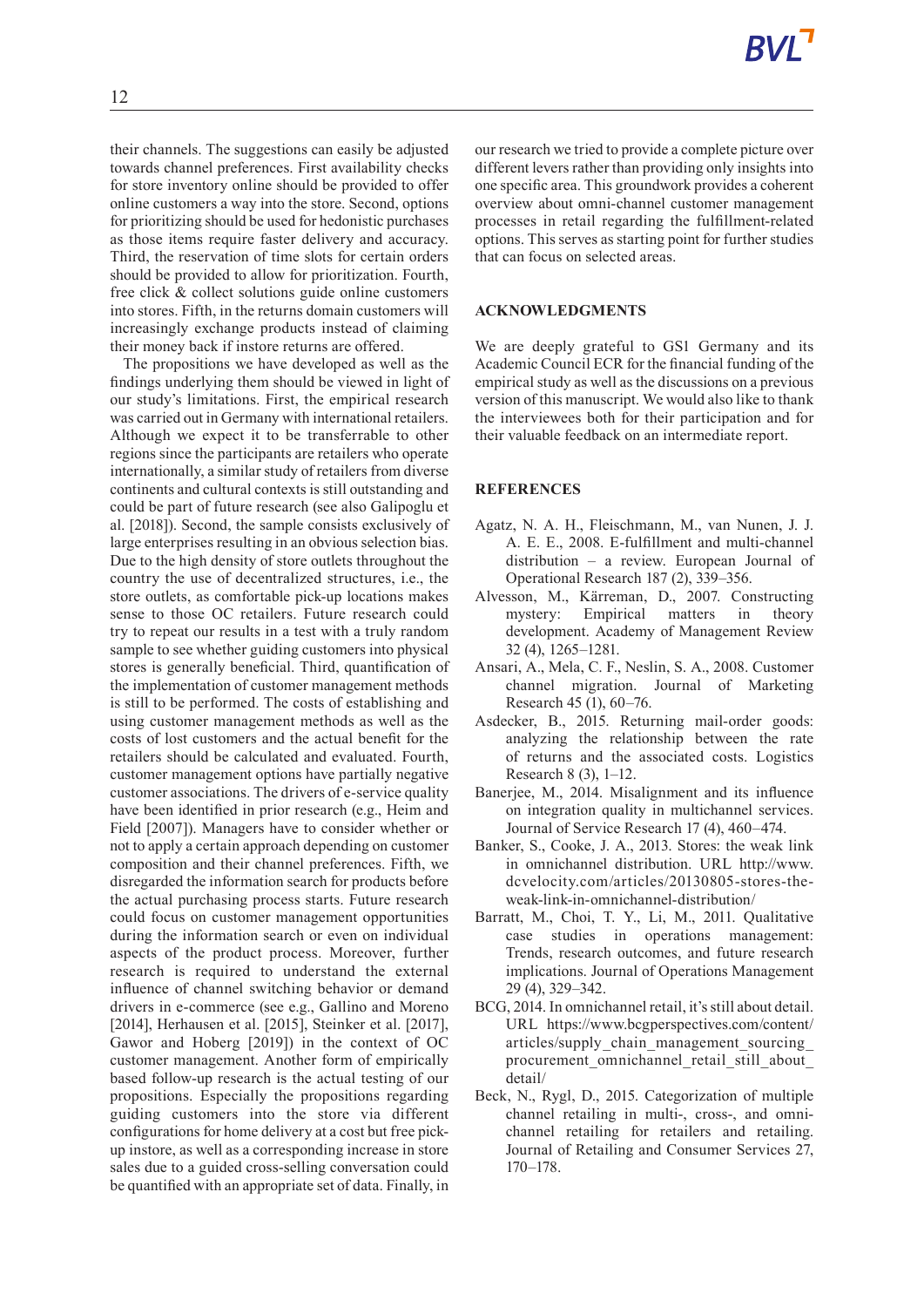- Bell, D. R., Gallino, S., Moreno, A., 2017. Offline showrooms in omnichannel retail: Demand and operational benefits. Management Science 64 (4).
- Boyer, K. K., Hult, G., 2006. Customer behavioral intentions for online purchases: An examination of fulfillment method and customer experience level. Journal of Operations Management 24 (2), 124–147.
- Boyer, K. K., Swink, M. L., 2006. Editorial. Journal of Operations Management 24 (6), 731–733.
- Brynjolfsson, E., Hu, Y., Rahman, M. S., 2009. Battle of the retail channels: How product selection and geography drive cross-channel competition. Management Science 55 (11), 1755–1765.
- Cummins, S., Peltier, J., Dixon, A., 2016. Omnichannel research framework in the context of personal selling and sales management: A review and research extensions. Journal of Interactive Marketing 10 (1), 2–16.
- Danaher, P. J., Wilson, I. W., Davis, R. A., 2003. A comparison of online and offline consumer brand loyalty. Marketing Science 22 (4), 461–476.
- Dennis, C., Bourlakis, M., Alamanos, E., Papagiannidis, S., Brakus, J. J., 2017. Value cocreation through multiple shopping channels: The interconnections with social exclusion and well-being. International Journal of Electronic Commerce 21 (4), 517–547.
- Eisenhardt, K. M., 1989. Building theories from case study research. Academy of management review 14 (4), 532–550.
- Eisingerich, A. B., Bell, S. J., 2008. Perceived service quality and customer trust: Does enhancing customers' service knowledge matter? Journal of service research 10 (3), 256–268.
- EY, 2015. Re-engineering the supply chain for the omni-channel of tomorrow. URL http://www. ey.com/Publication/vwLUAssets/EY
- Fernández-Sabiote, E., Román, S., 2012. Adding clicks to bricks: A study of the consequences on customer loyalty in a service context. Electronic Commerce Research and Applications 11 (1), 36–48.
- Flint, D., Gammelgaard, B., Randall, W. S., Mello, J. E., 2012. Grounded theory: an inductive method for supply chain research. International Journal ofPhysical Distribution & Logistics Management 42 (8/9), 863–880.
- Galipoğlu, E., Kotzab, H., Teller, C., Ozge Yumurtaci Hüseyinoğlu, I., Pöppelbuß, J., 2018. Omnichannel retailing research – state of the art and intellectual foundation. International Journal of Physical Distribution & Logistics Management 48 (4), 365–390.
- Gallino,S., Moreno, A., 2014. Integration of online and offline channels in retail: The impact of sharing reliable inventory availability information. Management Science 60 (6), 1434–1451.
- Gao, F., Su, X., 2017. Online and offline information for omnichannel retailing. Manufacturing & Service Operations Management 19 (1), 84–98.
- Gawor, T., Hoberg, K., 2019. Customers' valuation of time and convenience in e-fulfillment. International Journal of Physical Distribution & Logistics Management 49 (1), 75–98.
- Gelbrich, K., Gäthke, J., Hübner, A., 2017. Rewarding customerswhokeepaproduct:Howreinforcement affects customers' product return decision in online retailing. Psychology and Marketing 34 (9), 853–867.
- Gioia, D. A., Corley, K. G., Hamilton, A. L., 2013. Seeking qualitative rigor in inductive research: Notes on the gioia methodology. Organizational Research Methods 16 (1), 15–31.
- Glaser,B.,Strauss, A., 1967. The discovery ofgrounded theory. London: Weidenfeld and Nicholson.
- Griffis, S. E., Rao, S., Goldsby, T. J., Niranjan, T. T., 2012. The customer consequences of returns in online retailing: An empirical analysis. Journal of Operations Management 30 (4), 282–294.
- Heim, G. R., Field, J. M., 2007. Process drivers of e-service quality: Analysis of data from an online rating site. Journal of Operations Management 25 (5), 962–984.
- Herhausen, D., Binder, J., Schoegel, M., Herrmann, A., 2015. Integrating bricks with clicks: Retailerlevel and channel-level outcomes of online– offline channel integration. Journal of Retailing 91 (2), 309–325.
- Herhausen, D., Schögel, M., Schulten, M., 2012. Steering customers to the online channel: The influence of personal relationships, learning investments, and attitude toward the firm. Journal of Retailing and Consumer Services 19 (3), 368–379.
- Homburg, C., Droll, M., Totzek, D., 2008. Customer prioritization: Does it pay off, and how should it be implemented? Journal of Marketing 72 (5), 110–130.
- Hübner, A., Holzapfel, A., Kuhn, H., 2015. Operations management in multi-channel retailing. Operations Management Research 8 (3), 84–100.
- Hübner, A., Holzapfel, A., Kuhn, H., 2016a. Distribution systems in multi-channel retailing. Business Research 9 (2), 255–296.
- Hübner, A., Wollenburg, J., Holzapfel, A., 2016b. Retail logistics in the transition from multi-channel to omni-channel. International Journal of Physical Distribution and Logistics Management 46 (6/7), 562–583.
- Ishfaq, R., Defee, C. C., Gibson, B. J., Raja, U., 2016. Realignment of the physical distribution process in omnichannel fulfillment. International Journal of Physical Distribution and Logistics Management 46 (6/7), 543–56.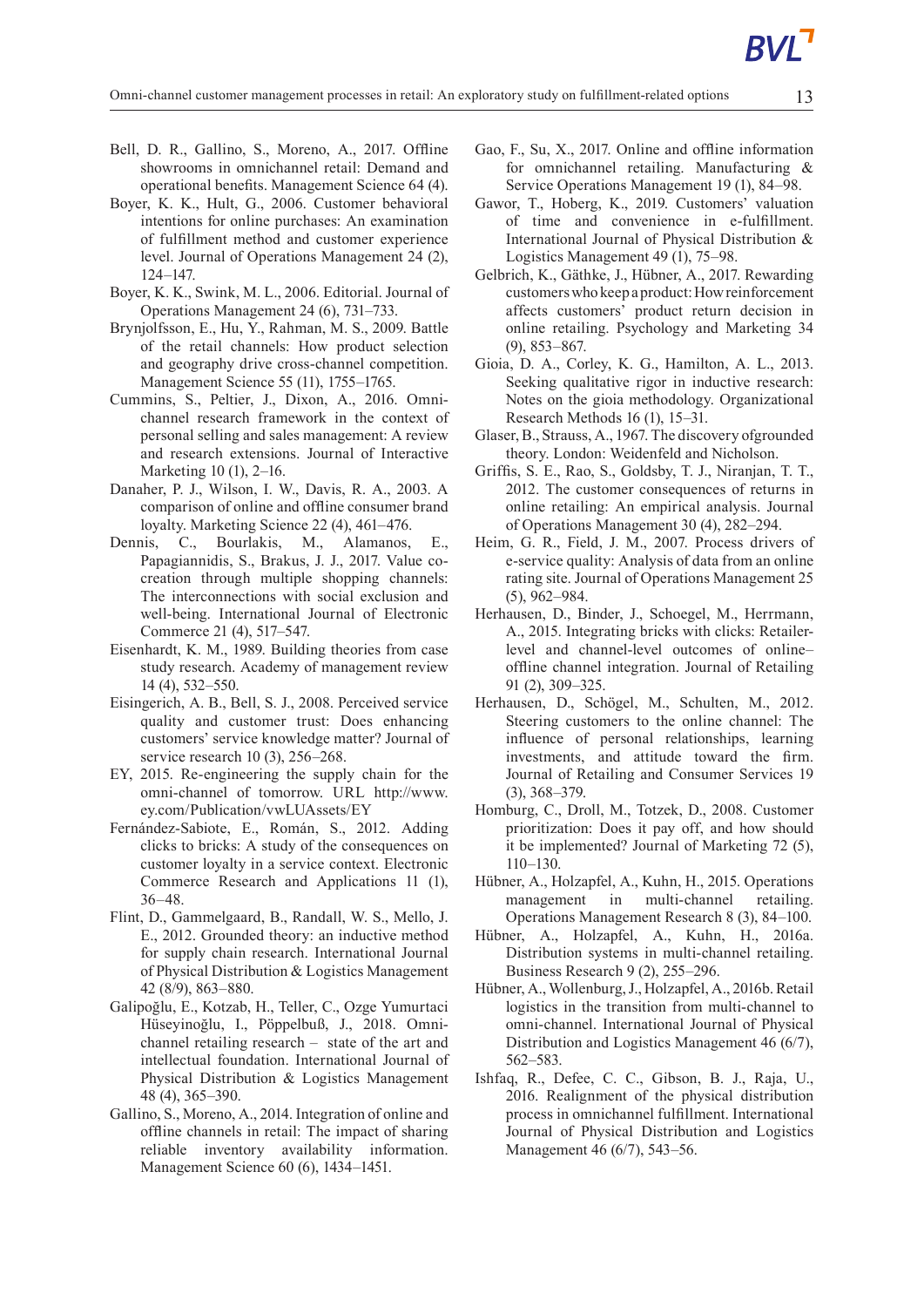- Kollmann, T., Kuckertz, A., Kayser, I., 2012. Cannibalization or synergy? consumers' channel selection in online–offline multichannel systems. Journal of Retailing and Consumer Services 19 (2), 186–194.
- Kotzab, H., Madlberger, M., 2001. European retailing in e-transition? an empirical evaluation of web-based retailing-indications from austria. International Journal of Physical Distribution & Logistics Management 31 (6), 440–462.
- Kozlenkova, I. V., Hult, G. T. M., Lund, D. J., Mena, J. A., Kekec, P., 2015. The role of marketing channels in supply chain management. Journal of Retailing.
- Kumar, V., Venkatesan, R., 2005. Who are the multichannel shoppers and how do they perform?: Correlates of multichannel shopping behavior. Journal of Interactive Marketing 19 (2), 44–62.
- Kushwaha, T., Shankar, V., 2013. Are multichannel customers really more valuable? the moderating role of product category characteristics. Journal of Marketing 77 (4), 67–85.
- Lemon, K., Verhoef, P., 2016. Understanding customer experience throughout the customer journey. Journal of Marketing 80 (6), 69–96.
- Lincoln, Y. S., Guba, E. G., 1985. Naturalistic inquiry. Vol. 75. Sage.
- Lindsley, W. B., Blackburn, J. D., Elrod, T., 1991. Time and product variety competition in the book distribution industry. Journal of Operations Management 10 (3), 344–362.
- Locafox, 2015. Der digitale Wandel im internationalen Vergleich. URL https://www.locafox.de/ blog/infografik-der-digitale-wandel-iminternationalen-vergleich/
- Manuj, I., Pohlen, T. L., 2012. A reviewer's guide to the grounded theory methodology in logistics and supply chain management research. International Journal of Physical Distribution & Logistics Management 42 (8/9), 784–803.
- McKinsey, 2013. Multichannel: Wer wagt, gewinnt. Akzente 3, 1–52.
- Melacini, M., Perotti, S., Rasini, M., Tappia, E., 2018. E-fulfilment and distribution in omnichannel retailing: a systematic literature review. International Journal of Physical Distribution & Logistics Management 48 (4), 391–414.
- Myers, J., Pickersgill, A., Van Metre, E., 2004. Steering customers to the right channels. McKinsey Quarterly 13 (4), 36–47.
- Neslin, S. A., Grewal, D., Leghorn, R., Shankar, V., Teerling, M. L., Thomas, J. S., Verhoef, P. C., 2006. Challenges and opportunities in multichannel management. Journal of Service Research 9 (2), 95–113.
- Neslin, S. A., Shankar, V., 2009. Key issues in multichannel customer management: current knowledge and future directions. Journal of interactive marketing 23 (1), 70–81.
- Oh, L.-B., Teo, H.-H., Sambamurthy, V., 2012. The effects of retail channel integration through the use of information technologies on firm performance. Journal of Operations Management 30 (5), 368–381.
- Rabinovich, E., Bailey, J. P., 2004. Physical distribution service quality in internet retailing: service pricing, transaction attributes, and firm attributes. Journal of Operations Management 21 (6), 651–672.
- Rabinovich, E., Rungtusanatham, M., Laseter, T. M., 2008. Physical distribution service performance and internet retailer margins: The drop-shipping context. Journal of Operations Management 26 (6), 767–780.
- Rabinovich, E., Sinha, R., Laseter, T., 2011. Unlimited shelf space in internet supply chains: Treasure trove or wasteland? Journal of Operations Management 29 (4), 305–317.
- Rao, S., Griffis, S. E., Goldsby, T. J., 2011. Failure to deliver? linking online order fulfillment glitches with future purchase behavior. Journal of Operations Management 29 (7), 692–703.
- Rao, S., Rabinovich, E., Raju, D., 2014. The role of physical distribution services as determinants of product returns in internet retailing. Journal of Operations Management 32 (6), 295–312.
- Saghiri, S., Wilding, R., Mena, C., Bourlakis, M., 2017. Toward a three-dimensional framework for omni-channel. Journal of Business Research 77,  $53 - 67.$
- Saghiri, S. S., Bernon, M., Bourlakis, M., Wilding, R., 2018. Omni-channel logistics special issue. International Journal of Physical Distribution & Logistics Management 48 (4), 362–364.
- Shankar, V., Smith, A. K., Rangaswamy, A., 2003. Customer satisfaction and loyalty in online and offline environments. International journal of research in marketing 20 (2), 153–175.
- Sharma, A., Krishnan, R., 2002. Clicks only, clicks and bricks, and bricks only: are retail salespeople an important factor in choice? Journal of Marketing Management 18 (3-4), 317–336.
- Steinker, S., Hoberg, K., Thonemann, U. W., 2017. The value of weather information for e-commerce operations. Production and Operations Management 26 (10), 1854–1874.
- Thirumalai, S., Sinha, K. K., 2005. Customer satisfaction with order fulfillment in retail supply chains: implications of product type in electronic b2c transactions. Journal of Operations Management 23 (3), 291–303.
- Thomas, J. S., Sullivan, U. Y., 2005. Managing marketing communications with multichannel customers. Journal of Marketing 69 (4), 239–251.